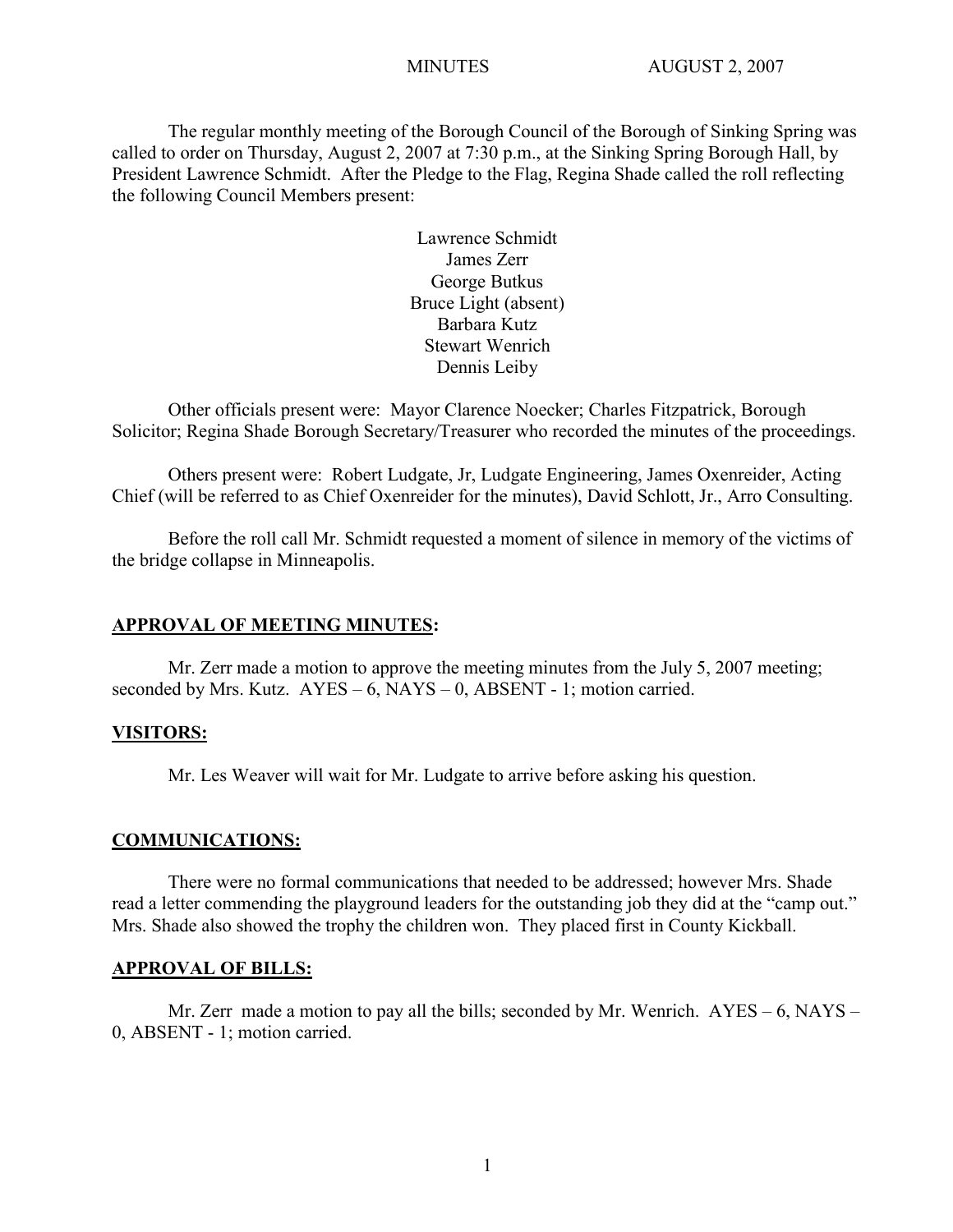## **MILLER ENVIRONMENTAL REPORT:**

Mr. Hillibush gave the following report from July, 2007. The June, 2007 DMR was completed and submitted to the PA DEP during the month. There were no violations. Six (6) commercial user permits were delivered to their perspective businesses for review and signatures during the month. Seven (7) completed commercial user permits were issued during the month. The first 2007 industrial sampling were completed, data entry and billing will follow. The  $2^{nd}$ quarter local limits testing, billing and data entry were completed. The total monthly flow was 19,137,300 gallons – average daily flow –  $617,300$  gallons – maximum daily flow – 1,033,000 gallons – minimum daily flow – 467,000 gallons, and there were no NPDES violations as of July 24, 2007. They were waiting results from July  $30<sup>th</sup>$  and  $31<sup>st</sup>$ . No violations are expected. The percentages of flows for the month were as follows: Sinking Spring (which contains an unmetered portion of Spring Township) – 64.2%, Lower Heidelberg – 26.6%, and South Heidelberg – 9.2%. Total rainfall for the month was 5.20 inches. The staff completed the routine operation and maintenance duties, responded to twenty (20) PA One calls. There were no service calls for the month. The staff read the collection meters five (5) times. On June 12, 2007there was a lightning strike at the plant. All repairs are completed with the exception of the backup v-notch chlorinator cpu and the backup sodium bisulfate pump. Both of these repairs should be completed the first week of August. The staff televised approximately 400 ft. of sanitary sewer main and about 400 feet of storm water. They flushed approximately 1,088 feet of sewer main. A new plant effluent sampler head was received and placed into service. The staff serviced and inspected the collection system bio augmentation meter during the month. Mr. Butkus questioned when the new chart recorders were put in. Mr. Hillibush said about two (2) weeks prior.

# **REPORTS OF COMMITTEES AND OFFICES:**

# **BOROUGH SEWER ENGINEER – DAVID SCHLOTT, JR.:**

Mr. Schlott presented to Borough Council the results of the I & I Report. It was done by the Authority and presented at their June meeting. There are some significant leaks and they were prioritized in the report. Table one (1) were visible leaks that were estimated leaks. Table two (2) was areas that appear to be potential leaks. There were gaps but nothing was leaking at that time. Table three (3) was areas that were to be treated for roots. At the last Authority meeting based on the results, ARRO should prepare some contract documents to make those repairs. Just to repair table one (1) and table two (2) would be about \$79,000.00. Mr. Schlott stated that there is a significant leak between manholes 186 and 187 on Broad Street. This does not include this portion. The Authority has taken on this project and has authorized ARRO to prepare specs and to get them fixed as quickly as possible. As far as the roots go the cost is about \$7,500.00. They could lump everything together but Mr. Schlott feels it would be advantageous to keep that separate since this section is under \$10,000.00. Mr. Schlott explained what would be in the specs. ARRO recommends that since this is maintenance, that the Borough reimburse the Authority for the cost associated with the I & I repairs. The DEP got a report that the leak on Broad Street was leaking out 50,000 gallons into the waterways of the Commonwealth. Mr. Schlott stated that was not true. It is water leaking into the system. It is high unlikely that water would be leaking out. ARRO talked to DEP and they want to see what direction the Borough and Authority is leaning towards before any letters or anything is generated. Mr. Schlott recommends that representatives from the Borough sit down with representatives from the Authority and decide what repairs will be done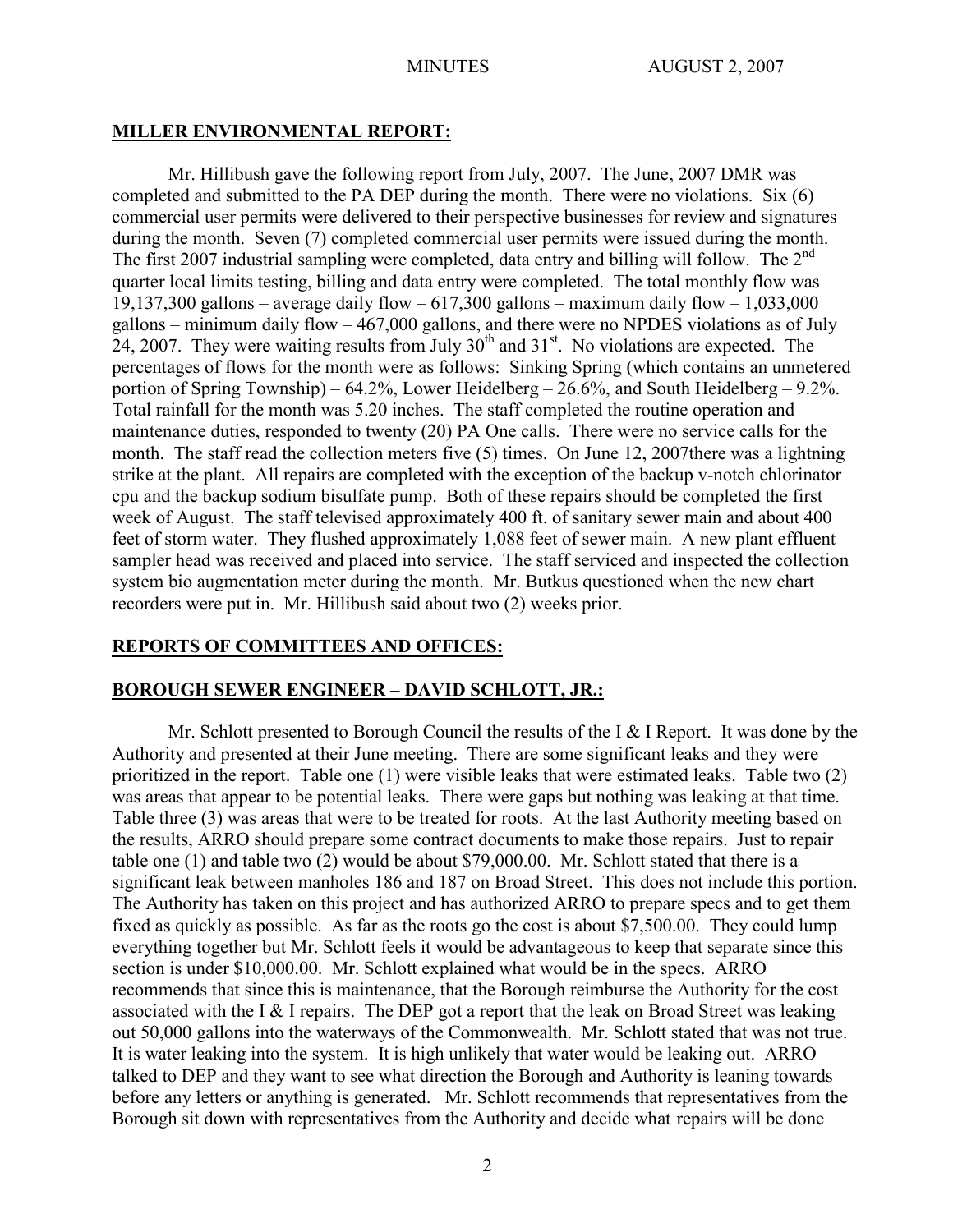#### **BOROUGH SEWER ENGINEER – DAVID SCHLOTT, JR. (cont'd):**

there. The tentative plan is to put an alternate item in to replace manhole 186 to 187, both manholes and the line. Mr. Butkus stated that the line will be replaced with fifteen (15) inch. He got that information from the Authority. Mr. Fitzpatrick questioned why would we upgrade that to the fifteen (15) inch? Mr. Butkus stated that was due to the amount that flows through and to that line. Some of this burden would be placed on developers when they want to develop that area. Mr. Schmidt feels that we should approve the \$79,000.00 but not include Broad Street. There is a development going in over there and that needs to be considered. There are some other issues too. Mr. Schmidt feels we should move rapidly to make those repairs and wait a week or two for Broad Street till we see where these other items might be. Mr. Wenrich questioned the 50,000 gallons, was that a day? Mr. Schlott stated it was. Mr. Wenrich questioned where the 50,000 gallons is coming from. Mr. Schlott stated it was ground water and it was coming from various locations between manhole 186 and 187. Mr. Wenrich questioned if 50,000 gallons a day wouldn't create a huge sinkhole. Mr. Butkus stated most of the time but depending on the soil it might not necessarily create one. Mr. Ludgate stated that the pipe is acting as a drain. It is located from Miller Drive to Kirkwood. Mr. Butkus made a motion to reimburse the Authority for the estimated cost \$79,000 for tables one (1) and two (2) with the option of doing Broad Street which is manhole 186 to 187 as a separate item; seconded by Mr. Wenrich. Mr. Fitzpatrick wanted to make sure of the size of the line. Mr. Butkus stated it is currently a ten (10) inch line but at some point in the future it will need to become a fifteen (15) inch so instead of digging it up now and putting in the ten (10) and have to dig it up later to put in a fifteen (15), we should just put in the fifteen (15) now. There are four (8) inch lines flowing into the ten (10) inch line now. Mr. Schmidt called for a roll call vote.  $AYES - 5$ ,  $NAYS - 1$  (Mr. Zerr),  $ABSENT - 1$ ; motion carried. Mr. Butkus and his committee met and since the lightning strike, they feel it might be prudent to set up two (2) separate maintenance accounts, one (1) for the plant, and one (1) for the sewer lines. Mr. Schmidt stated we will be beginning budget negotiations in the next few months and we can certainly talk about it; however he wanted to remind everyone of the division of responsibility between the Borough and the Authority. Some of the issues that the Authority is being very active in, and he was appreciative about that, are the Borough's responsibility. He does not want anyone to think that Council is "shirking" their responsibility. Mr. Schmidt has heard comments that this Council does not want to do anything, and he stated that is not true at all. The Borough has been very proactive in doing repairs when they have been brought to light. He just wanted that mentioned for the record. Mr. Butkus made a motion to authorize Mr. Schlott to get three (3) quotes for treating the root problem from specialty companies as mentioned in table three (3) not to exceed \$10,000.00 although ARRO's thought is it should be about \$7,500; seconded by Mr. Leiby. Mr. Schmidt called for a roll call vote.  $AYES - 6$ ,  $NAYS - 0$ ,  $ABSENT - 1$ ; motion carried. Borough Council asked ARRO to do some specs for repainting the primary digester at the sewer plant. The estimated cost was \$15,000.00. The tank has a capacity of about 160,000 gallons of sludge that is presently in the tank. It will take about two (2) months notice, Mr. Hillibush can begin drawing down on this to minimize what will needed to be hauled away. To take this to the Berks County Wastewater Treatment Center will cost about \$4,000.00 to empty the tank. Once the tank is emptied there will be temporary measurers to take the waste active sludge which is anywhere between 10,000 to 14,000 gallons a day. The cost to transport the sludge is about \$5,000.00 a day. Once the contractor begins, it should take no more than three (3) weeks. The auxiliary costs will cost more than to repair the bridge. Mr. Leiby questioned if we could place the sludge in the reed beds. Mr. Schlott stated not with the bio augmentation process. A brief discussion ensued. Mr. Hillibush explained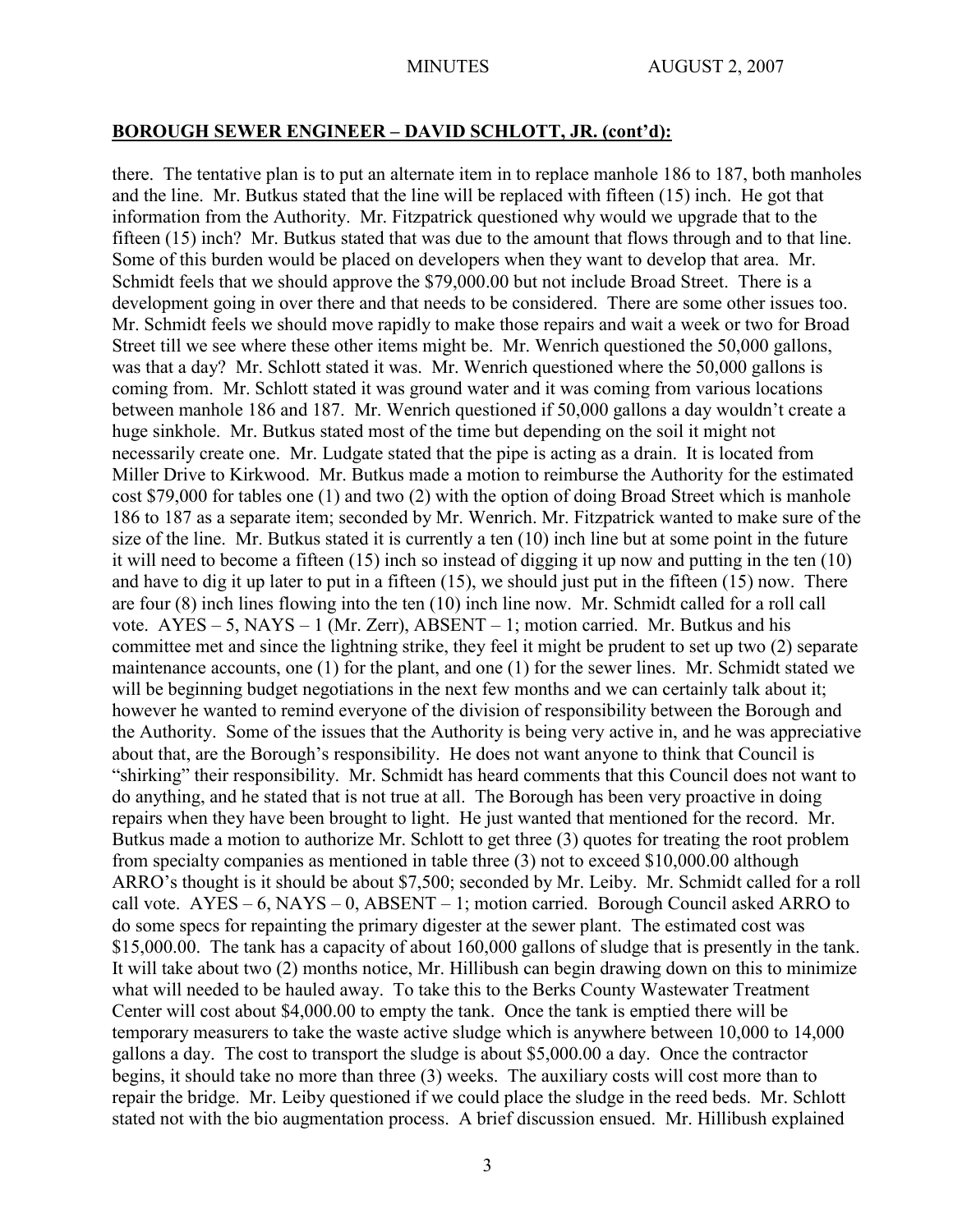## **BOROUGH SEWER ENGINEER – DAVID SCHLOTT, JR. (cont'd):**

that we would overload the reed beds with this much sludge. In addition, we don't want to start the bio augmentation all over again. Mr. Schmidt questioned if we could put a penalty clause in the specs that they would be charged so much if the project is not completed by a certain time. The answer was yes. A brief discussion ensued as to how long it will take to get the project done. Mr. Schlott will amend the bid document. A discussion ensued as to the time it might take to do this project. Mr. Schlott will see that Mr. Fitzpatrick gets a copy of this for his review. Mr. Butkus wondered if Council wanted to review the document after Mr. Fitzpatrick. If we authorize in September they can open in September or we could work on a shorter time line, Mr. Schlott stated. Winter is approaching. Mr. Butkus made a motion based on Mr. Fitzpatrick's review that we authorize ARRO to place this out to bid reflecting the changes here so that we can have bidding prices at our next Council meeting; seconded by Mr. Leiby. AYES – 6, NAYS – 0, ABSENT – 1; motion carried. A discussion ensued as to replacing the pipe to larger pipe while still having a smaller pipe wouldn't that create a problem. Mr. Schlott stated no, and he explained why. The next question was how long would it take to replace the line? Mr. Schlott stated about two (2) weeks. He explained how it will work.

## **SEWER AND SANITATION – GEORGE BUTKUS:**

Mr. Schmidt asked Mr. Butkus if any work has been done on the trash contracts. Mr. Butkus stated that he has met with his committee. They have a few recommendations. The first being what would the cost be to have the haulers do the billing? While we aren't sure that we will go that route, we want to see the cost. The second would it to see how much of a difference it would make if we got away from two (2) bulk cleanups a year to maybe one (1) bulk item a week or a month. The other item was one (1) or two (2) pickups a month. They would also like to see the cost of a two (2) year and a three (3) year contract. Now, we are on a three (3) contract. Mr. Zerr questioned if they thought about a five (5) year contract. Mr. Butkus has no problem with that the only concern is whether a hauler will commit to a five (5) year contract. They will probably add an escalation clause. Mr. Fitzpatrick will do the specs and see that Mr. Butkus reviews them. Mr. Butkus made a motion to authorize Mr. Fitzpatrick to draw up the specs for trash haulers based on the limited modifications as listed above; seconded by Mrs. Kutz.  $AYES - 6$ , NAYS – 0, ABSENT – 1; motion carried. It was decided to leave it at once a week. A discussion ensued as to pick up days. Mr. Biggs stated our current trash hauler is great. Mr. Hart showed a new sticker that will be placed on trash that is not picked up. There are different reasons for this. These stickers will explain to the homeowner exactly what the problem is if their trash is not picked up.

The Household Hazardous Waste Pick Up will be at First Energy Stadium on October,  $13<sup>th</sup>$ . The Household Electronics day will be on October 27<sup>th</sup> at First Energy Stadium as well.

## **ADMINISTRATION – STEWART WENRICH:**

Mr. Wenrich stated that we are currently interviewing for the secretary position. He hopes by the next meeting we will have some answers.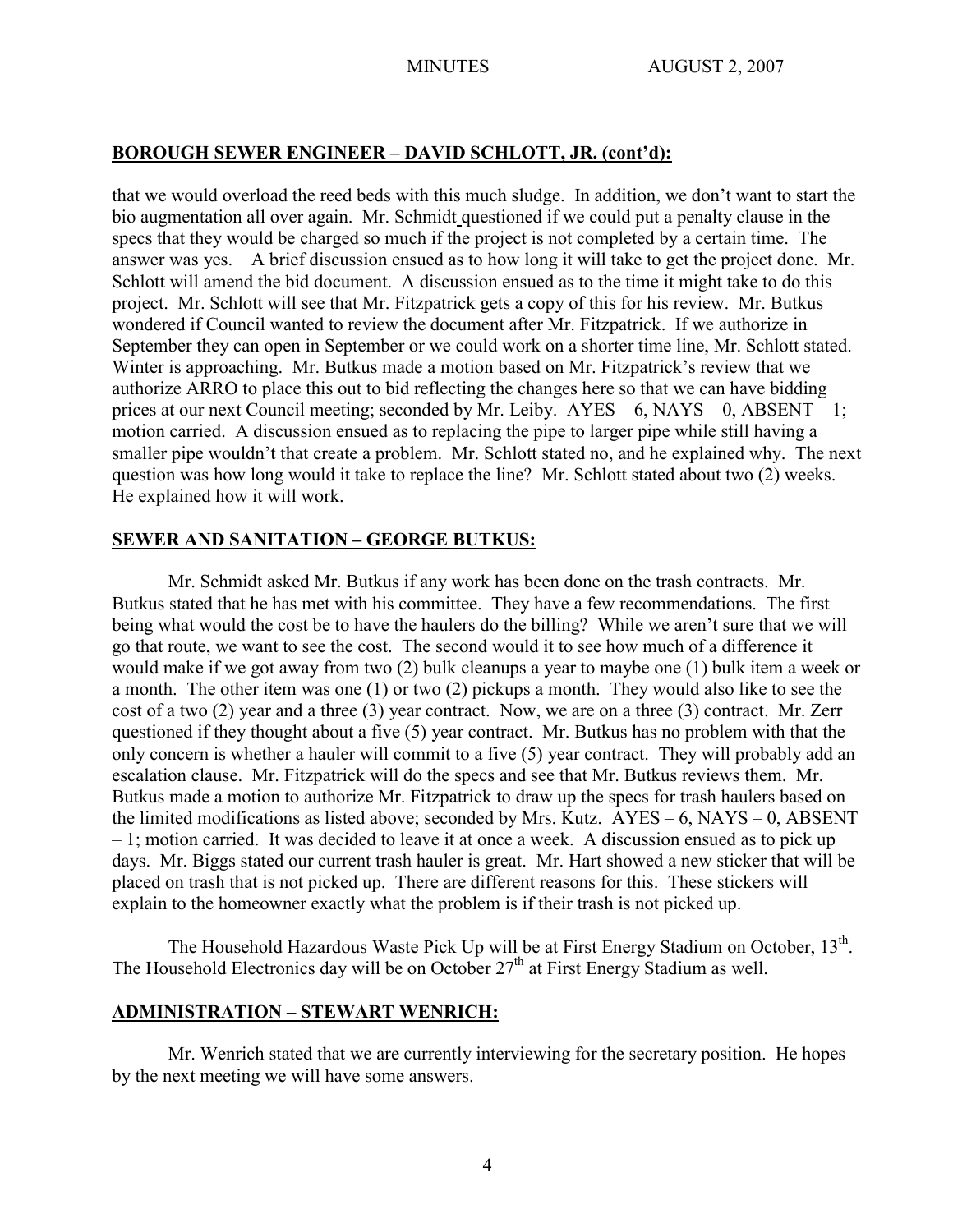# **ADMINISTRATION – STEWART WENRICH (cont'd):**

At a committee meeting it was brought up that our Public Works Director has met some of the requirements. Mr. Wenrich made a motion to give Mr. Hart a raise of \$1,500.00 per year; seconded by Mrs. Kutz. Mr. Schmidt explained what the commitment was to Mr. Hart in regards to the completion of certain courses. Mr. Wenrich explained this is less money we will be giving to our engineering firm and more money that will be staying in the Borough's coffers. Mr. Schmidt called for a roll call vote.  $AYES - 6$ ,  $NAYS - 0$ ,  $ABSENT - 1$ ; motion carried. Mr. Butkus questioned since we are now doing inspections in house do we need any additional insurance. Mr. Fitzpatrick stated we have governmental immunity with building inspectors. Mr. Fitzpatrick does not know exactly what the amount is. He does not believe we should need anymore. He will check with Mrs. Shade on the exact amount.

## **MAYOR NOECKER:**

The Mayor has nothing to report at this time.

## **RECREATION – BARBARA KUTZ:**

Mrs. Kutz had no report as they did not meet.

# **LIBRARY – DENNIS LEIBY:**

Mr. Leiby stated the Board did not meet. The bookcases will be moved and carpet replaced under the cases. They are looking at getting a mover currently. The carpeting will be laid in December.

## **PUBLIC SAFETY – JAMES ZERR:**

Mr. Zerr stated the Safety Committee met and went over the noise ordinance. That item is on the agenda.

The next item was a police officer matter. He would like an executive session to discuss that matter.

The fire hydrant issue on Park Avenue was the next. Mr. Zerr stated that they reviewed the fire hydrant plans as PA American is to do the water line down there. The final plan showed that they will not becoming right up Penn Avenue. We can't put a hydrant at the corner of Penn and Park Avenue. The distance between the last hydrant in the Borough at Penn and Wynnewood to Park Avenue and Penn is 1,132 feet. PA American's proposal is to stop 135 feet prior to the Borough line, come back along and under the creek and all the way down and come across just before Ruth Street. The distant from that hydrant to Penn is 562 feet. Mr. Zerr would like Council's approval to enter into negotiations with South Heidelberg Township and PA American Water to see if we can have a hydrant put just on the other side of the bridge where hey are going to come back to Ruth. That will cut the distance between Wynnewood and Park to about 620 feet. That is more realistic. All the businesses on the north side of Penn, there is not really much water down there. In addition, this will also benefit South Heidelberg if we can get them to go along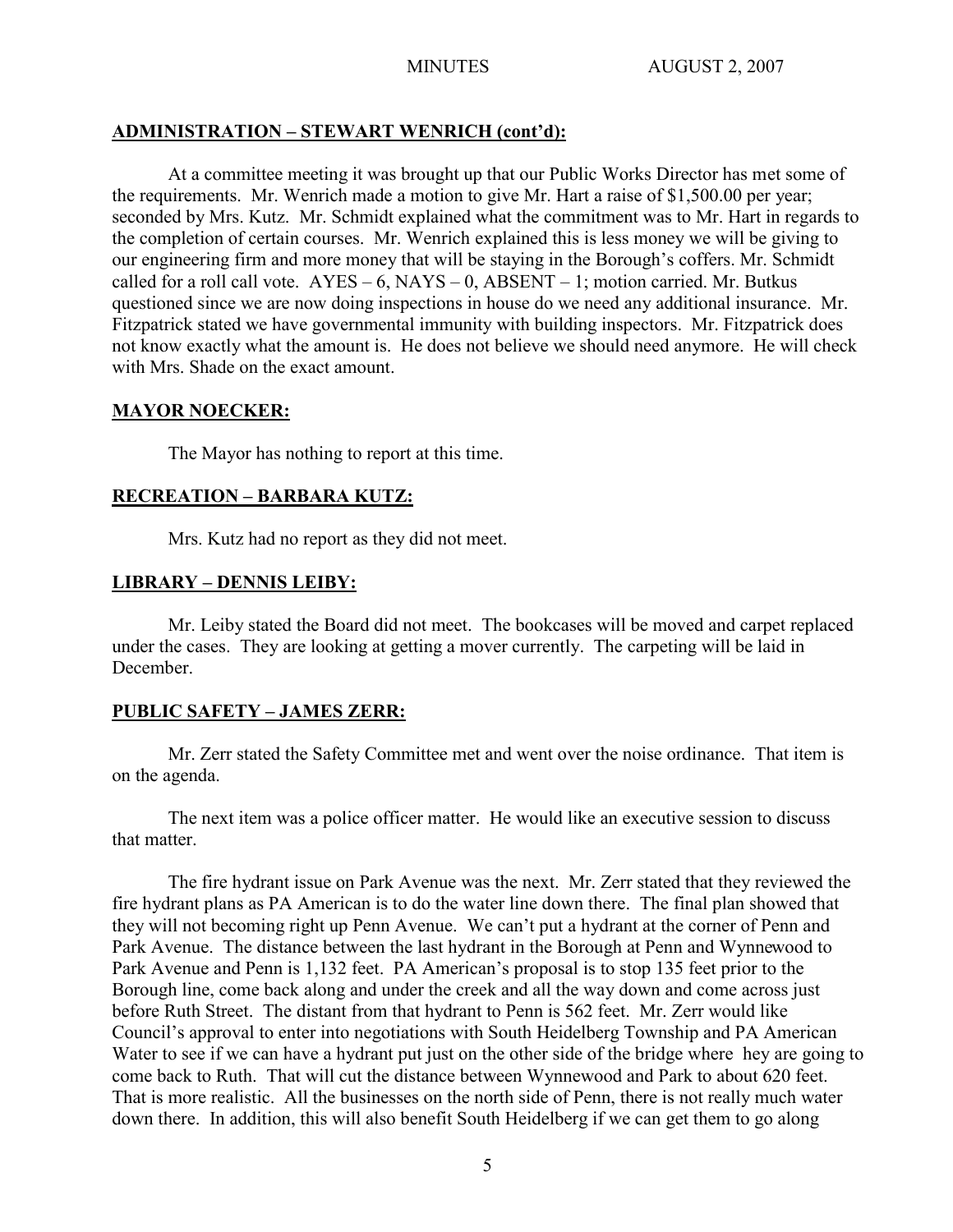# **PUBLIC SAFETY – JAMES ZERR (cont'd):**

with this. This might cost us about \$3,000.00. Mr. Leiby asked who will own the hydrant. Mr. Wenrich stated we still don't know who owns the hydrants. Mr. Fitzpatrick stated we think we own them. Mr. Wenrich gave Mr. Zerr the authority to contact South Heidelberg and work up a deal in the sharing of the hydrant located at the bridge on Penn Ave; seconded by Mr. Butkus.  $AYES - 6$ ,  $NAYS - 0$ ,  $ABSENT - 1$ ; motion carried.

We have a request from the residence at 19 Spring Crest Boulevard for a handicap space. It has been reviewed by Acting Chief Oxenreider, the Mayor, and himself. There was no problem with the request. Mr. Zerr made a motion to grant the space and to have Mr. Hart post the property; seconded by Mr. Wenrich.  $AYES - 6$ ,  $NAYS - 0$ ,  $ABSENT - 1$ ; motion carried.

The next issue was Willow Glen Park. Mr. Zerr had attended the Spring Township meeting and stated the Borough's concerns. We are in receipt of a complaint from about 35 residents from that area. Mr. Schmidt, Chief Messner, Mr. Norm Dettra, and Mr. Zerr met the day before to discuss this issue. At this point there is not much we can do as we have nothing in place to stop it. They now have a copy of the Spring Township's ordinance for special events. The Safety Committee will be looking into this and possibly adopt something like this. Part of his is land is in the Borough and part is in the Township. Mr. Zerr feels that it would benefit us both if we had something comparable. Mr. Wenrich stated they give hours of operation till 11:00 p.m. He stated the complaint he receives is if that continues till 11:00 people won't leave till 12:00 a.m. and people need to get up for work the next day. He stated in our noise ordinance that the cut off time is 10:00 p.m. He feels we should try to get the time knocked down till 10:00 p.m. Mr. Zerr again stated it will go back to the Safety Committee. Mr. Schmidt said the complaint we got was primarily in regards to the Apple Dumpling Festival. They just found out that the bulk of the attractions at that Festival did take place in the Borough. The permits that they now want to issue are for Shocktoberfest and Jingle Bell Fest of which is primarily in the Township. This is not the noise ordinance. Mr. Fitzpatrick stated Spring defines when a permit is required. He stated we are going to run into issue if the gathering took place in Sinking Spring or Spring Township. Mr. Fitzpatrick feels we should contact Spring and enter into a joint ordinance rather than each of us has separate ones. He feels it would be easier to enforce. Mr. Butkus stated by doing it that way would that would not allow our residents to complain about Shocktoberfest. Mr. Fitzpatrick hopes this would be an issue they could work together on. Mr. Fitzpatrick will talk with Mr. Jim Lillis, Spring's solicitor.

The last item was there will be a Safety Committee meeting on Friday, August  $17<sup>th</sup>$  at 2:00 p.m. He would like the Borough Engineer to be there as this is in regards to a traffic light at Rt. 724.

## **UNFINISHED BUSINESS:**

Fall cleanup will be Wednesday, October 24, 2007 with regular trash. Mr. Butkus explained what can't be placed out at the curb.

Flu clinic will be on Wednesday, October  $17<sup>th</sup>$  from 1:00 p.m. to 4:00 p.m. at the Borough Hall.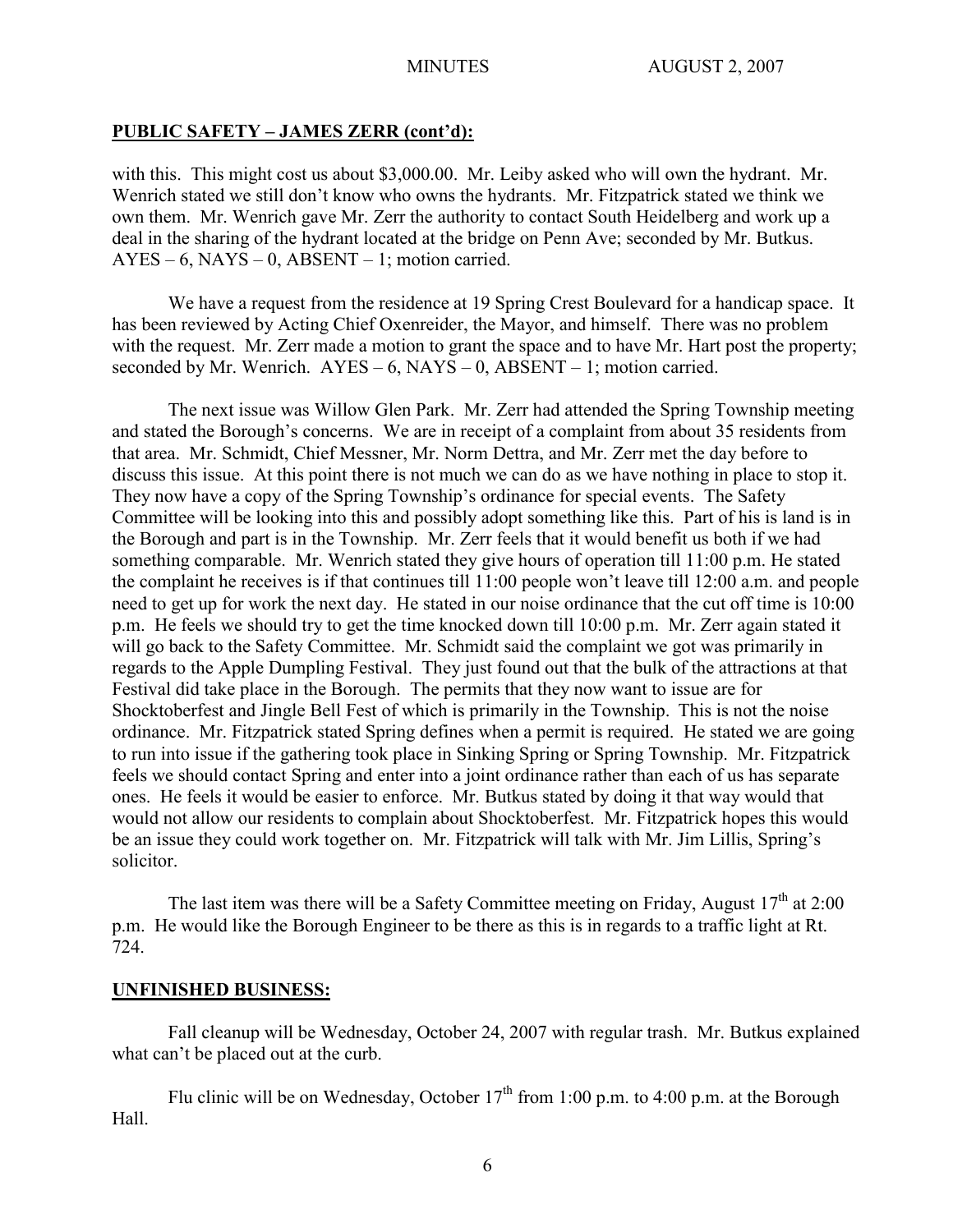The next item was the Main Street Project. Mr. Schmidt explained that the Main Street Project is money we would receive for revitalizing certain areas. When we started talking about Traditions, a conceptual plan was drawn up to do some things on Penn Avenue. Some on Council feel now is the time to revisit these plans. We are talking about improving Penn Avenue from Cacossing to Queen Street. What really began driving this was a seminar that Mr. Zerr, Mrs. Shade, and Mr. Schmidt attended in Annville run by Senator Mike Folmer. One of the grants that are available for this type of work is the Main Street Grant. We talked to Mr. Dean Fernsler and he referred us to some people in Harrisburg. There is a tremendous amount of money available if we decide to pursue this. We are proposing this to the audience tonight to see how the residents would feel about this project. We do not have a lot of information at this point in time. We have a copy of the map that was drawn up. We would like to find out if the general public wants us to pursue this. Mr. Schmidt feels it is imperative we do something. We have portions of the Borough that are not doing us any favors. Redeveloping these areas could give a real boost to our tax base. Mr. Schmidt turned the floor over to Mr. Zerr. Mr. Zerr stated the grants that are available have certain requirements. If we do some of the work in house the first few years, we get money for that. We can get up to \$50,000 to put a Main Street Manager in place to do just that. One of the reasons we want to do this is because that area is stagnant. We are looking at improving the intersection at Penn and Cacoosing. We would extend Cacoosing and Penn down through the back and come around the backside and extend the road. It would become reverse frontage. It would cut down on left and right turns. Mr. Ludgate held up the conceptual plan. Mr. Ludgate started explaining what the map depicts. A discussion ensued as to putting a bypass similar to what is in Lebanon in for the traffic on Penn. A long discussion ensued as to the map and the possibilities. Mr. Ludgate explained that we only have real one (1) real estate tax generating business in the Borough. If they should leave, we would be hurting. Mr. Ludgate continued that this plan would help generate not only real estate tax, but other taxes as well. This will help keep the Borough solvent and moving toward the future. It would balance out the tax base. Other agencies would need to approve the plan as well, i.e. PENNDOT, etc. Mr. Ludgate explained that the grant might require us to do an 80/20. They would give us 80% of the money needed and we would supply 20%. The 20% could be money, but it also could be labor, those types of things. The audience asked many questions and Mr. Ludgate try to answer them. He stated that some of the land would need to be condemned to make this project viable. The plan that they were looking at would raze the Boscov's building. A long discussion ensued again. Mr. Ludgate explained the 80/20 is basically to show the Governor's Center, PENNDOT, DCED, etc. that you are truly behind this project. They want to see the Borough put people on this plan, sort of "put your money where your mouth is" and show us that you are really serious about this project before we give you the money. The next phase after that would be a steering committee would be formed. Different people from different area will be on that committee. Mr. Ludgate stated West Reading was built on grant money and the salary came from grant money. Another discussion ensued about traffic flow. Mr. Ludgate explained where all the money could come from. He stated that we would do the work, present a viable plan, show what land must be taken, those types of things. We are not picking up the cost for construction. Mr. Ludgate knows this because they were the engineer on both the Hamburg and the West Reading Main Street projects. Mr. Biggs questioned if developers are interested in this "blighted" area if traffic could be controlled. Mr. Ludgate said yes, there has been. Some developers have seen the conceptual plan and are interested. They like the area; they don't like the traffic problem. Mr.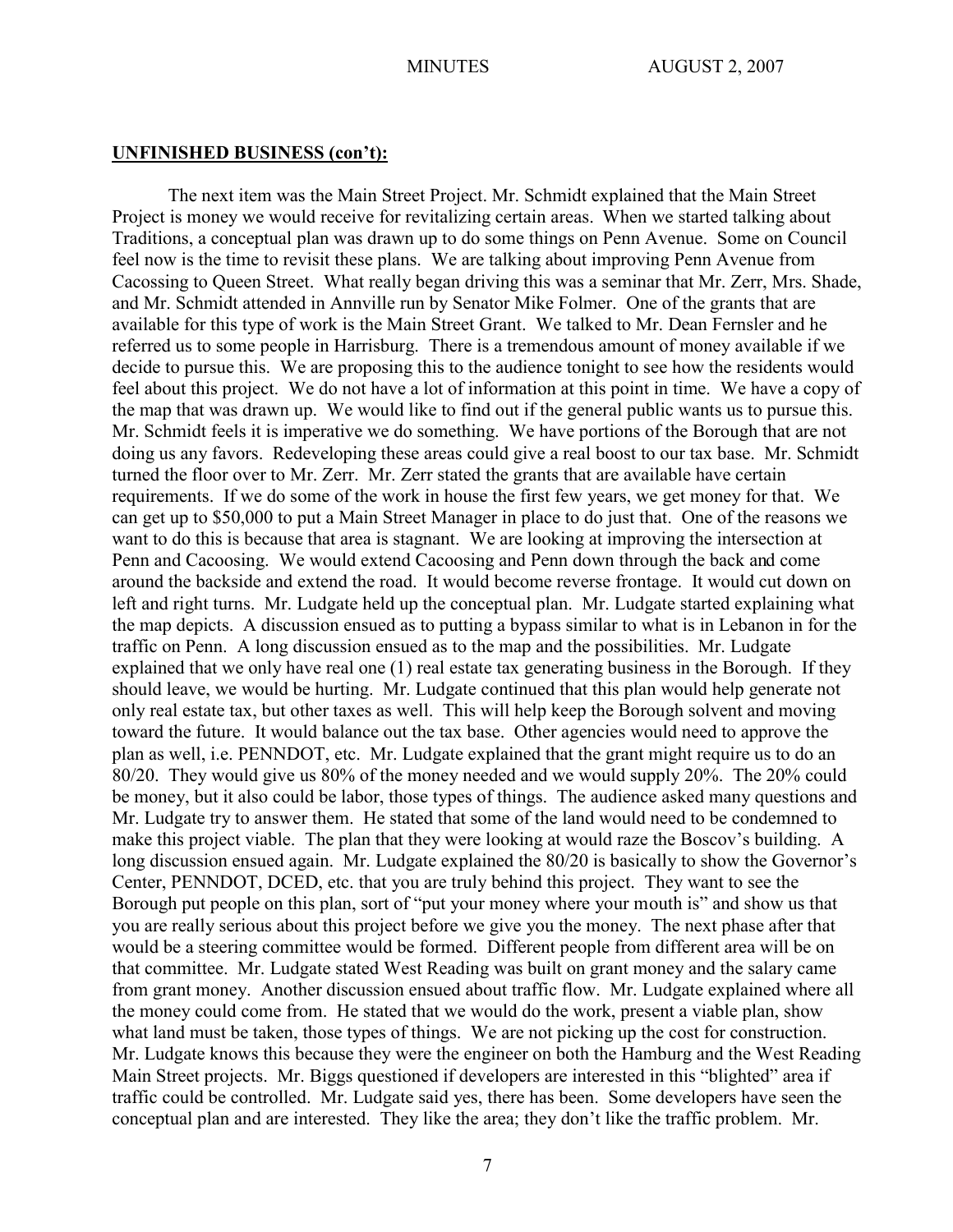Biggs was very pleased with the idea. Mr. Pachuilo would like to be involved with this project. Mr. Schmidt explained how this would work. The steering committee will be formed after we meet with all the bodies that could give us money. Mrs. Shade stated after her conversation with the State, first a core group of people is formed; which would be members of Council along with office staff, and members from the State. Mr. Brian Jerimiah from the Governor's Center is our current contact. They will come and walk the site, we need to answer their questions, and then after that the steering committee will be formed. Mr. Ludgate explained how it worked in the other two (2) municipalities. Someone questioned how many parcels would have to be taken to make this plan worked. Mr. Ludgate stated he could not give a firm answer as this is only a conceptual plan. They need to come up with a real firm plan before that can be answered correctly. Some people might need to be completely bought out while others might only loose a piece of their property. Mr. Wenrich questioned what the window of opportunity is. Mr. Wenrich wondered if we don't act on this now, someone else will get it. Mr. Zerr said "exactly." Mr. Wenrich stated we paid the money out of our taxes anyway; we might as well get it back instead of having it go to Philadelphia. We might as well take advantage of it. This money is set aside for communities just like us, Mr. Ludgate said. Mr. Zerr said if we don't go after this plan, bring business back into this Borough, and if something happens to ALCON, within two (2) years we will become part of South Heidelberg, Lower Heidelberg, or Spring Township. We owe this to our residents. We could be very solvent if we buy into this plan. Mr. Schmidt told the audience that what they were trying to get that evening was a consensus, should we move ahead with this project or not. Mr. Harting stated we seem to be trying to put ten (10) pounds of stuff into a five (5) pound bag. He stated the Planning Commission has been approached about a plan and reversing Vester Place. We have a five (5) point intersection, they will wear that pole down, he said, and eventually the pole will come down. There is ¾ of an acre there (corner of Columbia and S. Hull St.) where they want to put condos in. Those people will come out on S. Hull or they will have to go across and come out of the VFW. He wondered where that traffic is going to be dumped. He stated that the Commission will be faced with that <sup>3</sup>/<sub>4</sub> of an acre project. Mr. Ludgate stated that probably won't happen as that developer appeared in front of Council and Council has not agreed to this at point. The zoning is not in place for this type of development right now. He can't do it. The other thing, Mr. Harting, stated is if you cut in and continue down to Clemantis and come across the railroad, you don't have a line of sight to cut off the railroad. Mr. Ludgate stated the plan in front of them right now does not include that idea. They did not go that far. Plan B has been verbalized by a resident but not drawn up. Plan B would probably be something the steering committee would look at. The only thing on the table tonight is to get rid of the blighted area. This project is what we need to talk to The Governor's Center about. Mr. Schmidt stated we are just looking for a feeling from the residents there, should Council look into this further, or do they not want to move in this direction. Mr. Schmidt asked for a show of hands. Only one (1) resident was against it. There were about 20 to 30 people in attendance. Mr. Wenrich made a motion to get this study up and rolling and do what we need to do to get to the next step; seconded by Mr. Zerr. Mr. Butkus wanted to make sure this was just a fact finding mission. Mr. Schmidt stated we only have talked briefly with the State. At this point in time, the State appears to be very interested in doing this, but it could fall flat on its face as we have not sat down with these people. We are authorizing Ludgate to draw up plans to show to the State. Mr. Ludgate stated this does not mean a construction plan at this point either.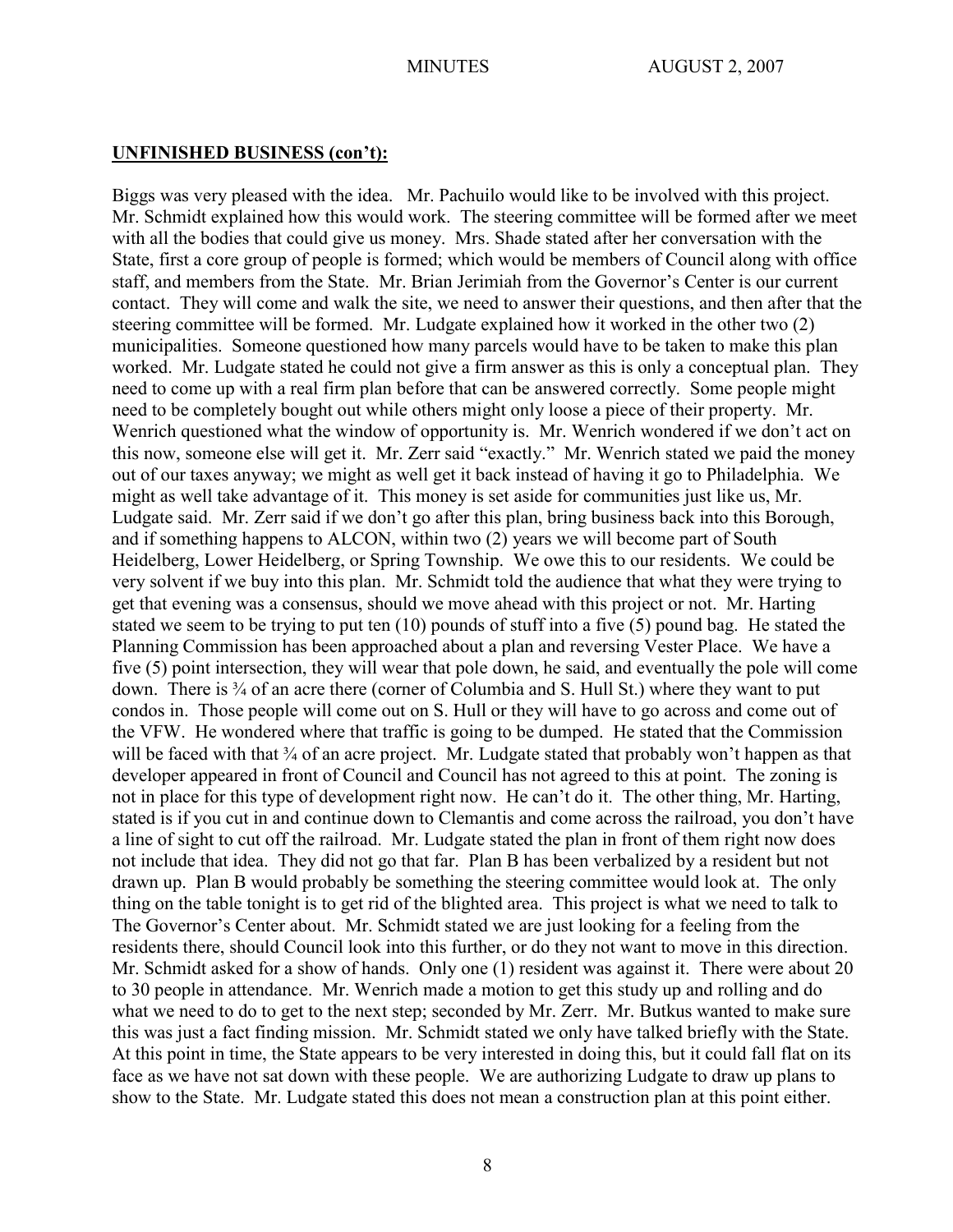This does not mean "hard" engineering just like how many properties we might need. Mr. Biggs questioned if there was money available to current homeowners or businesses on Penn Avenue that might want to "spruce" up their properties. Mr. Ludgate stated that there is and it would tie in beautifully with this project. Mr. Schmidt stated Mrs. Shade has some information on this. Mrs. Shade said there is the Elm Street Grant. There is money available for low interest money, many different avenues to look down. Mr. Ludgate stated the project would be from Borough line to Borough line and let everyone know along Penn Avenue what we are planning on doing. Mr. Schmidt called for a roll call vote.  $AYES - 5$ ,  $NAYS - 1$  (Mr. Leiby),  $ABSENT - 1$ ; motion carried.

The next issue was in regards to block parties. Mr. Hart explained that we have had a few residents that have requested barricades to close off public streets in the Borough. In the past, we have allowed that. The question has come up if we want to come up with a permitting process so we can have some rules in regards to this issue. This means that everyone that would be affected by the closing is notified. In addition, the street will not be totally closed for emergency personnel. We are looking for the okay for writing a policy on this or if Council even wants to get involved. Mr. Schmidt asked Chief Oxenreider his feelings on this issue. Chief Oxenreider stated we did have some discussion. We did talk about the permit and only blocking off half the street so they can get down if need be. Mr. Edward Sep questioned what the problem is. He stated they have done it for eight (8) years. The only people that need to use that street are the people that live on Ashley. If police need to come up they can come right up. The people who don't attend can come up and down the street. They have hours from about 12:00 to 7:00 p.m. They don't do it for three (3) days; they do it for one (1) day. The older people attend, that is how they meet the new neighbors. He was quite upset that Council would want to stop it. Mr. Schmidt's understanding on this is that there is concerns by the fire company, Western Berks Ambulance that they need to have access. The one Mr. Schmidt was aware of was Sylvan Place. Mr. Sep stated they do have parties three (3) times a year, with each time being three (3) days. Their party is only once a year for a few hours. Mr. Sep was not happy to pay a permit fee for the once year party. He understands if you have more than one (1) a year, the permit fee might be necessary. Ashley was not discussed at all in the meeting. Mr. Sep stated they do not have fireworks or live bands like the other area does. Mr. Wenrich stated he was at the meeting. He stated that they are trying to be fair and balanced. If someone on Woodrow wants to have a block party are we going to close Woodrow and allow them to have a party? He does not think so as it is a State road, an access road. The other issue was the liability issue of the Borough. He stated granted everyone on the block might say they aren't objecting to the party, but what about the one (1) person that does not participate. What if they have a family emergency and there was a delay in getting the help they need there, Mr. Wenrich wondered if we would have any liability in this matter. The other thing is we have Heritage Park, we have our own playground, and soon Brookfield Manor Playground where these events could happen. Mr. Wenrich understands that things have been going along with no problem, but in this day and age where everything is driven by lawyers, we have to look at that. Mr. Sep understands that, but the elderly people have a hard enough time getting up the street, much less getting to a playground for the event. He feels it is crazy. Mr. Fitzpatrick stated there is a potential liability for the Borough; however there is potential of liability in any governmental function. What they did for the last event was prepare waivers for the residents to sign. That minimizes the liability of the Borough. A discussion ensued as to fire trucks and emergency vehicles getting through. It is fairly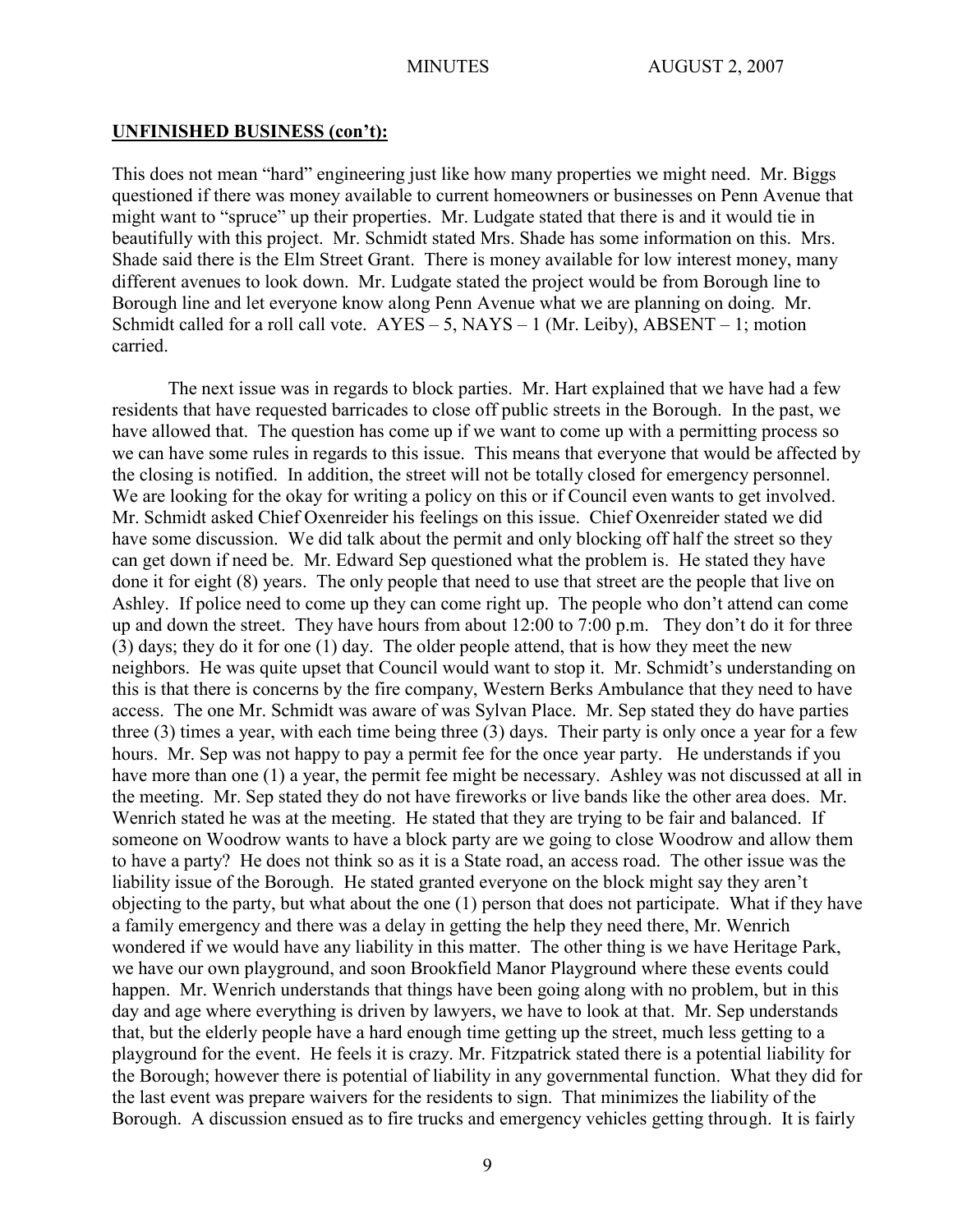common in some municipalities to do block parties. Mr. Fitzpatrick feels it should be limited to a certain day and time per year rather than repetitive requests for block parties. Mr. Pachuilo stated so the Borough is not trying to get rid of block parties altogether but permit it so that everyone is notified. Mr. Hart said that a permit would give us a street footprint so that if food wagons come in, that they don't totally block the street. Mr. Hart stated that Ashley is fine, but other streets could get wild with these things. Mr. Sep understood that but if this is happening on a certain street maybe something needs to be done on that particular street. He feels it is two (2) different scenarios. Mr. Pachuilo stated on Sylvan they don't set up on the street, they want the street closed so the kids can play on the street. Mr. Hart stated that is another reason for the permit. We don't know what is going on. Ms. Brenda Messina questioned how other municipalities handle block parties. She knows the City of Reading allows them; did anyone contact them to see what they do? Mr. Wenrich stated that is why it is still in committee. This will still need to be worked on. We got guidelines from Spring Township. Mrs. Kutz stated that Spring charges \$100.00. Mr. Zerr stated we will need to get Spring involved anyway as one (1) end of that street is in Spring Township. By actual right if they want to block off Sylvan, those residents should go to Spring and apply there too. Mr. Butkus stated another issue is that you just can't block off a street anytime you feel like it. That is why a permit would be necessary. Mr. Fitzpatrick stated true. Mrs. Shade stated that there is a certain type of barricade that must be used when streets are closed. These signs are PENNDOT approved and must be used. We should not be using saw horses. Mr. Zerr stated we should take this back to the Safety Committee and the Streets Committee for more investigation.

The next item was the Conditional Use Hearing for Traditions. The date and time are Thursday, August 23, 2007 at 7:00 p.m. The preliminary plans and the hearing paperwork were delivered to the Borough at the same time. The plans have been reviewed once by the Planning Commission. Mr. Ludgate explained what the hearing is for. It might take more than one (1) night. Anyone that is interested in giving or hearing the testimony Traditions will give is more than welcome to attend. Mr. Pachuilo questioned the date of the next Planning Commission meeting. The date will be August 28, 2007 at 7:30 p.m. which is after the hearing.

Mr. Weaver had a question for Mr. Ludgate. He stated that about two (2) years ago when he was on Council he requested that we look at what was Brush with Success. His concern was if this place every failed and it became an eating establishment/bar that it would be a conditional use for alcohol. He wanted them to have to appear in front of Borough Council if they wanted to sell liquor even though they have a license. He would like to see this established all over the Borough. Since then, the place has failed. It was referred to the Planning Commission and they agreed we should have something in place. He said that it never really left the Planning Commission and the Borough Engineer. When Mr. Weaver questioned Mr. Ludgate, the answer was that they are working on it. He was wondering when this will be completed as they (Brush with Success) have closed its doors. Mr. Ludgate said the proposed zoning language will be reviewed by the Planning Commission. This should come in front of them at their August Planning Commission meeting. A discussion ensued as to whether we can stop someone from selling liquor if they have a liquor license. Another discussion about parking and restrictions ensued. Mr. Zerr questioned if someone buys that property and they don't have a liquor license but want to get one transferred in, can't Council block that? Mr. Fitzpatrick stated it can only be transferred with the permission of the municipality.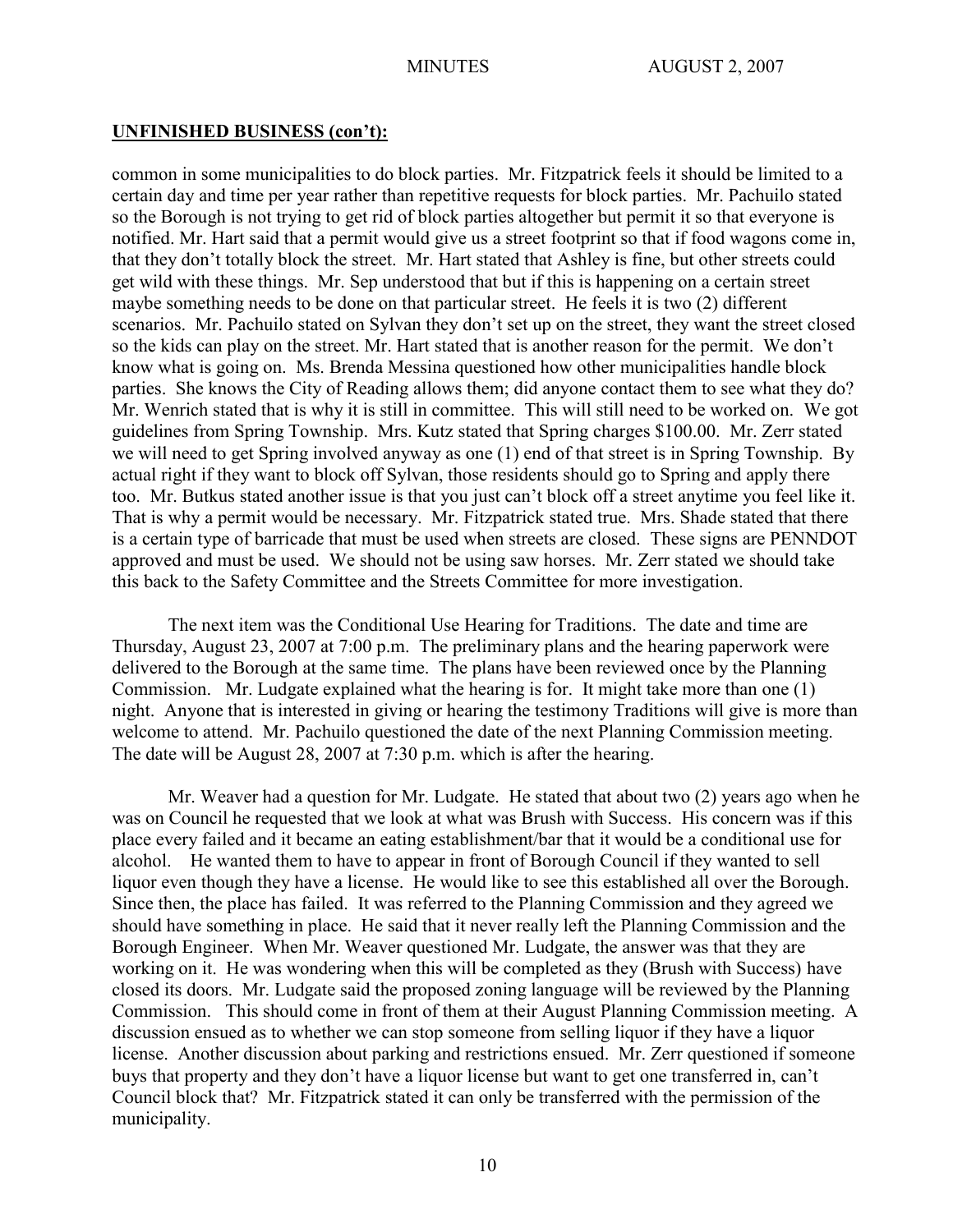The next issue is the Noise Ordinance. The Safety Committee has met several times in regards to this issue. They also reviewed seven (7) other noise ordinances from around the country. The Committee feels the one Mr. Fitzpatrick drafted was perfect for what they need. It is the recommendation of the Safety Committee that we bring to Council the proposed noise ordinance and have the Solicitor begin the process for adoption. Mr. Wenrich had a question, is the fine of \$300 enough. Mr. Zerr stated we can go to the State levels which are more. Mr. Ludgate stated the fine is per incident, so if they receive two (2) calls for the same site at different times the fine is \$300 per time or a total of \$600.00. Someone questioned what the limits were. Mr. Zerr said the residential, public space, open space, agricultural, or institutional will be from 7:00 a.m. to 10:00 p.m. at 60 decibels. In this zone after 10:00 p.m. to 7:00 a.m., Sundays and holidays, it will be 50 decibels. Commercial or business will be from 7:00 a.m. to 10:00 p.m. will be 65 decibels. Under the industrial at all time will be 70 decibels. Mr. Sep questioned what the industrial was before. Mr. Zerr said 75. Mr. Sep stated if someone calls in and complains all the time and it is not over 60, will anything happen to them. The answer was nothing. Mr. Biggs feels that these levels are not very loud. Mr. Ludgate agreed. Mr. Biggs stated that inside your car is 70 dba going down the highway. Mr. Pachuilo questioned what the levels are over by the mill. Mr. Ludgate feels they would be well over 70 dba. A discussion ensued as to the levels and who would control the levels and the violations. Mr. Ludgate stated in some of the ordinances he is familiar with, they allow for a spike like when the machine turns on as long as it doesn't exceed a certain limit and only so many in a given day. Mr. Butkus asked if we would have a problem with enforcement as we might be impeding their right to do business. Mr. Fitzpatrick stated this needed to be weighed into the adopting of this ordinance as we could be impeding their right. We can't be held responsible for that, we are exercising a legitimate governmental function. Mr. Butkus asked if this could hold up. Mr. Fitzpatrick stated it would. Mr. Butkus questioned if they could take us to court. Mr. Fitzpatrick stated if these limits are unreasonable for a particular use, then it would be tossed out. These noise levels have come from other ordinances that have been adopted and have been supported by the courts. They have been deemed reasonable. Mr. Fitzpatrick went on to say that we don't want to enforce every violation, but it is like the Chief does not arrest everyone going 36 mph in a 35 mph zone. He gets the violator who is absolutely abusing the law. This is how this Ordinance will work as well. Mr. Biggs questioned what is the most noise complaint. Mr. Fitzpatrick stated music at the fire company, the mill works, etc. Mr. Sep questioned if this is for the fire company. He continued that they had music there for fifty (50) years and now since she started complaining we are looking to change this. Mr. Sep stated it is considered a nuisance bar now. They were reported to the LCB. Mr. Sep stated she would call and complain, the police would come out, nothing was done, the police would leave, and she would call the police again. Mr. Sep does not feel that is right. He feels this ordinance is for the fire company. Mr. Zerr said that was not true. Mr. Sep disagreed; it is basically for the fire company. Mrs. Kutz stated that the lady tried to get a petition together and speaking to some of the neighbors, they downright refused to sign. They felt everything is under control. The neighbors feel this woman is getting out of hand. Chief Oxenreider said they are not out to arrest anyone who mows their lawn during the day. This Ordinance is a basis for the police to control the noise. They can give a warning, two (2) warnings, three (3) warnings, whatever. It is up to the discretion of the police officer. We could write a citation. The fine is not more than \$300 but they can make it whatever. The judge will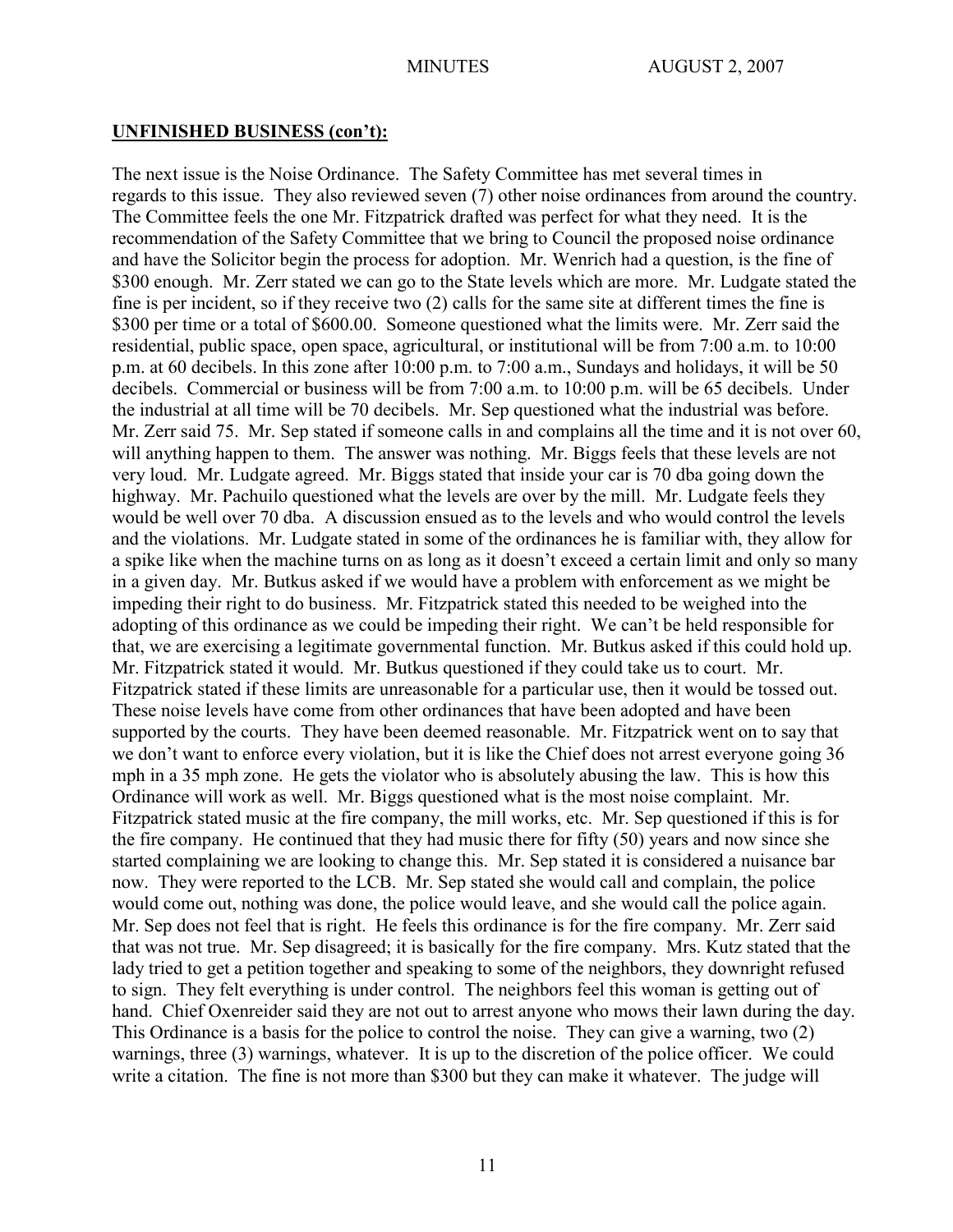place the fine on the incident. Mr. Sep understands all that; however this is going to affect the fire company. Every time she complains, it goes to the LCB. Business is down. Mr. Leiby questioned if the businesses are going to be grandfathered or are we just going to go in and shut them down. Mr. Ludgate stated we can't go in and shut them down. Another discussion ensued as to what businesses can do to keep the sound down. Another discussion ensued as to the decibel levels. Someone asked how do we know what the levels are? We have our own meter. Someone complained about the noise and a trustee went out and listened and he could not hear anything from the fire company. Mr. Schmidt asked Chief Oxenreider what he has heard up there. The Chief said he has been called up there many times. He has physically gone into the home of the lady who has complained; he has gone upstairs and has heard the noise. Her windows rattle. It is annoying to them and he understands why they call. The Chief stated they have been getting warnings. Someone said now that we are able to fine the fire company; we will now be fining them \$300 each time they are called out. They should have a warning. Mr. Fitzpatrick stated that this is not necessarily true. Like any law, they must apply with discretion. The officers in the Borough will use their discretion. They don't want to create problems within the Borough. The gentleman stated they lost a lot of money when they shut down and let the bands go. He would like parameters. Mr. Butkus questioned where the reading was being taken at. Mr. Zerr stated it will be at the curb line or property line. His second question had to do with the rattling of the lady's windows. He wondered how much of that was coming through bedrock vs. the air. He knows when the trains go by it is louder in his basement then it is if you are standing on the street. Ms. Messina stated a motion went out on the floor, it was seconded and a discussion ensued. It appears that people think it is unreasonable. She feels that maybe it should be reevaluated and brought back to Council at another time. Mr. Schmidt feels that is a good idea. Mr. Butkus made a motion to table this item and have Council become familiar with the range of sounds; seconded by Mrs. Kutz. Mr. Schmidt asked for a roll call vote.  $AYES - 5$ ,  $NAYS - 0$ ,  $ABSENT - 1$ ,  $ABSTAIN - 1$  (Mr. Zerr); motion carried.

## **NEW BUSINESS:**

The Community Development Block Grant was the only item under new business. Mr. Hart applied for the grant. The scope of the project would be the reconstruction of Park Avenue. It would be the sub base of the road, the road surface and the possibility of under draining. The grant he is looking for is \$270,000.00. Mr. Butkus made a motion to move with the grant process; seconded by Mrs. Kutz. Mr. Schmidt asked for a roll call vote. AYES – 6, NAYS – 0, ABSENT – 1; motion carried.

## **PUBLIC COMMENT:**

Ms. Messina questioned what the parking will be like at the new Railroad House Restaurant. They are renovating the building and it appears they added on an addition that is almost as big as the original part of the building. She was wondering where the parking will be. Mr. Ludgate stated the property that it sits on is huge. It extends behind them. It goes all the way back to the building next to Mr. Butkus' building. The plans include turning that into a paved parking lot. In addition, he has heard that they are negotiations with Norfolk Southern to enter into a long term lease for the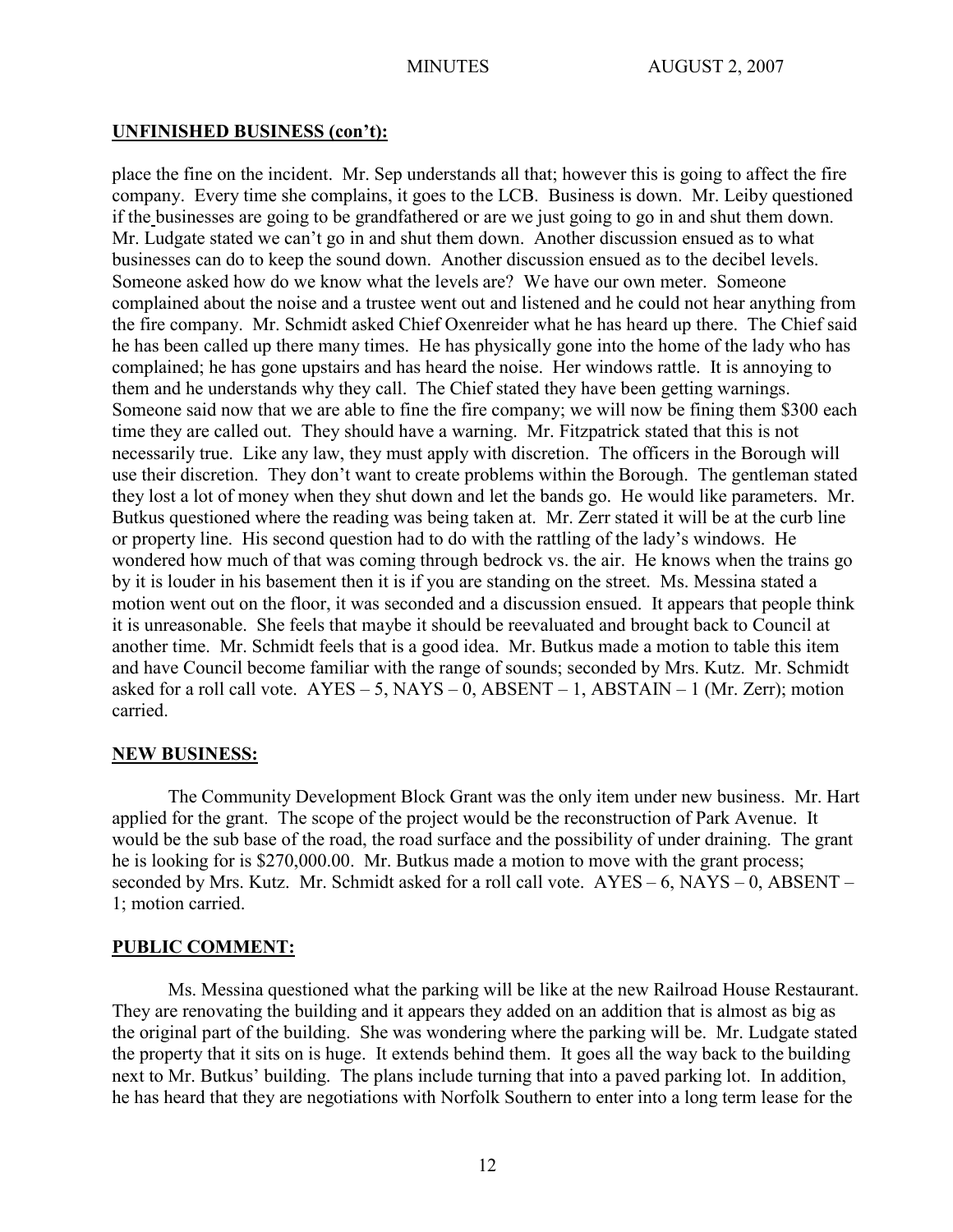## **PUBLIC COMMENT (cont'd):**

property right along the railroad tracks. Ms. Messina questioned if they have an occupancy permit because the prior two (2) Thursday evenings there have been people there. It appears to be a baseball team. Mr. Ludgate stated they are under a current stop work order not for that reason but because they need to take their plans to L&I for ADA approval. We did approach them on this and we were told that they were people who were working on that project and they were having some beers after work. Mr. Hart did meet with them about those issues. Mr. Hart informed them they can't do that, and they agreed they will not do that again until he receives his permit. Mr. Francis Butkus questioned if the records did not show from a public hearing that the size of the business was not to be changed. The Mayor stated the license was held in escrow by the prior owners but he did not recall anything about the changing of the property itself. This would be the zoning decision for the Railroad House. Mr. Ludgate does not recall that being part of the decision. Mr. Fitzpatrick agreed. Mr. Leiby questioned wasn't there a hearing about the addition and the enlargement as he doesn't remember anything about that. Mr. Ludgate said he did not see anything in the testimony about that. In addition, there was nothing in the decision that restricted them from applying for a permit. They have put an addition on for a freezer and for a deck. The side is where the ADA ramp will go. Ms. Messina stated the addition is huge. It is almost the size of the front half. It has a roof and it is studded out. It does not look like a deck. It appears to have a picture window. Mr. Butkus agreed. Mr. Fitzpatrick questioned if they had a land development plan. Mr. Ludgate stated no, they had gotten a waiver. Mr. Ludgate said their plans do not show an addition. It shows a deck. Mrs. Kutz was told that area was going to seat 75 people and it is going to be enclosed but have screens. It can be heated. It will be used all year round. Mr. Ludgate stated that was not on their approved plan. Mr. Schmidt said that sounded like a violation of the building permit to which Mr. Ludgate agreed. The County Conservation District has been out to see them about the dirt that was excavated for the parking lot. A brief discussion ensued about setbacks. Mr. Ludgate will go out and look at it.

The Paulo Brutto plan was brought up by Mr. Fitzpatrick. The plan was subject to conditions. One (1) of the conditions was the execution of a municipal improvements agreement, and the other being a non exclusive easement agreement for the benefit of the Sinking Spring Historical Society and Heritage Park. He has drafted both of the agreements. Everyone has reviewed the agreements. He wanted Council to approve them. He would like Council to authorize the release of the plans once a letter of credit is received. He has seen the agreement but does not have one in hand. Mr. Leiby made a motion to authorize the agreements; seconded by Mr. Wenrich.  $AYES - 6$ ,  $NAYS - 0$ ,  $ABSENT - 1$ ; motion carried.

The next issue was a sewer bill that was too high. Ms. Valero was wondering if she could get a break on her bill. Mrs. Shade explained that she needs to come to Council and ask for relief. Mr. Butkus made a motion to allow her to pay her bill in \$50.00 monthly increments for the next four (4) months; seconded by Mr. Wenrich.  $AYES - 6$ ,  $NAYS - 0$ ,  $ABSENT - 1$ ; motion carried.

## **EXECUTIVE SESSION:**

Council went into an executive session at 10:35 p.m. for personnel matters.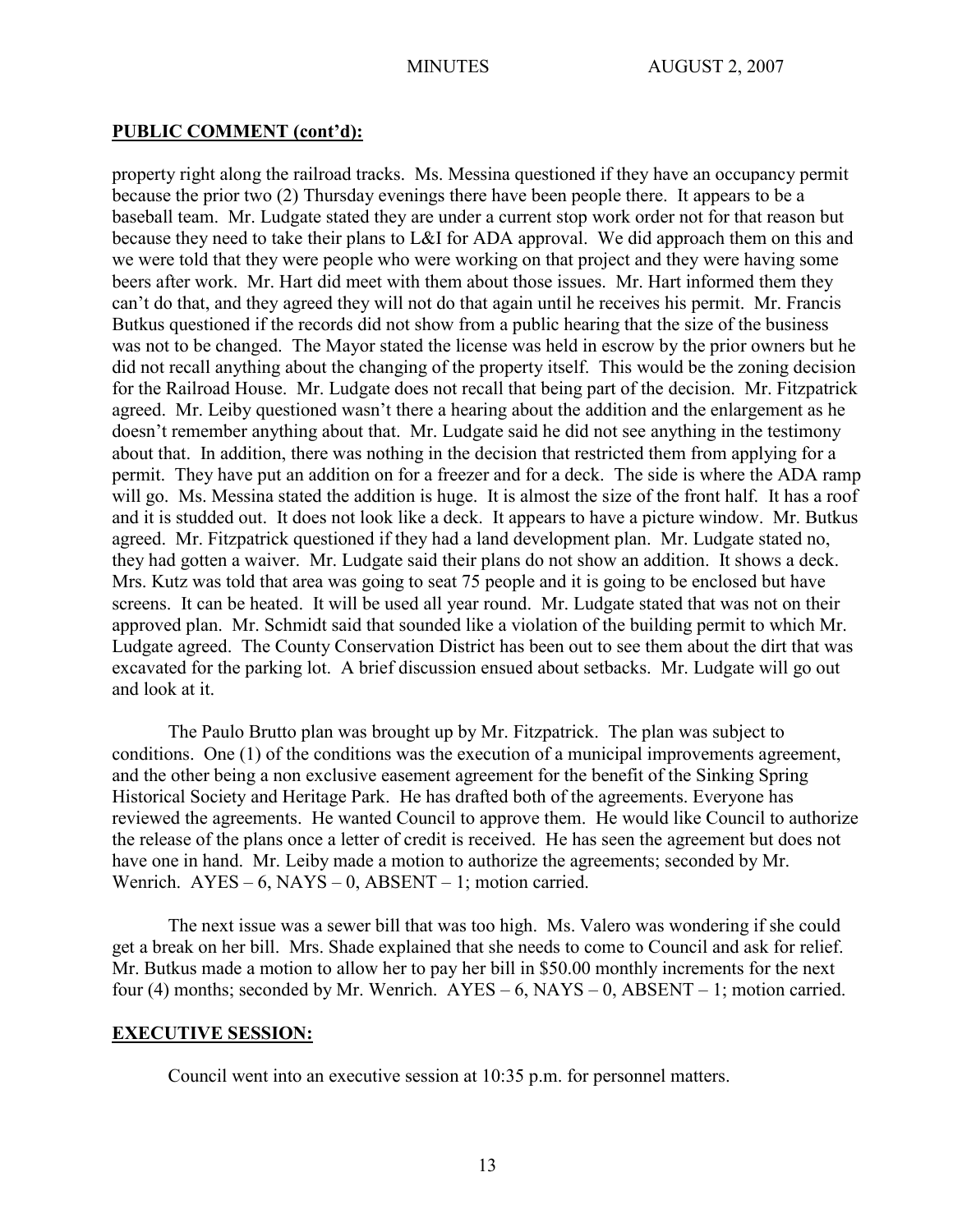## **RECONVENE:**

Council reconvened at 10:50 p.m. The issues will be discussed below.

# **ACTING CHIEF – JAMES OXENREIDER:**

Acting Chief Oxenreider stated the tasers are in. We received two (2) X-26s with taser cams. He would like to set up a live demonstration. It was decided it would happen at the workshop meeting.

Mr. Butkus mended his motion from the last time regarding the trees. Mr. Butkus made the motion to amend the motion from the prior month regarding the trees at Brookfield and the escrow releases. The new motion was to pay any escrow releases up until the next tree planting season, if at that time they do not replace the dead trees, then we shall withhold any further escrow releases; seconded by Mr. Wenrich.  $AYES - 6$ ,  $NAYS - 0$ ,  $ABSENT - 1$ ; motion carried.

## **JAMES ZERR:**

Mr. Zerr made a motion to hire Dennis Moyer back as a part time police officer until our full staff is back; seconded by Mr. Butkus. It was decided he will be paid at the current part time rate.  $AYES - 6$ , NAYS -0, ABSENT – 1; motion carried.

The next item under the recommendation of the Acting Police Chief and the Mayor, Mr. Zerr made a motion to hire Matthew C. Yatsko, and John R. Sheperak as full time police officers contingent on the passing of all required tests; seconded by Mr. Butkus.  $AYES - 6$ ,  $NAYS - 0$ , ABSENT – 1; motion carried.

Mr. Schmidt authorized Mrs. Shade to send thank you letters to Mr. Binkley, Mr. Cirulli, and Mr. Falter for their hard work and dedication as members of the Civil Service Commission.

#### **TREASURER'S REPORT:**

| General Account                 |                      |                  |
|---------------------------------|----------------------|------------------|
| Opening Balance – July 27, 2007 |                      | \$<br>250,477.44 |
| <b>PLGIT</b>                    |                      | 8,588.70         |
| Invest                          | Recreation           | 45,687.50        |
|                                 | General Invest       | 517,231.61       |
|                                 | To Be Paid           | 0.00             |
|                                 |                      | \$<br>821,985.25 |
| Sewer Account                   |                      |                  |
| Opening Balance – July 27, 2007 |                      | \$<br>30,726.20  |
| <b>PLGIT</b>                    |                      | 57,830.30        |
| Invest                          | <b>Sewer Revenue</b> | 463,065.00       |
|                                 | To Be Paid           | 0.00             |
|                                 |                      | \$<br>569,459.46 |